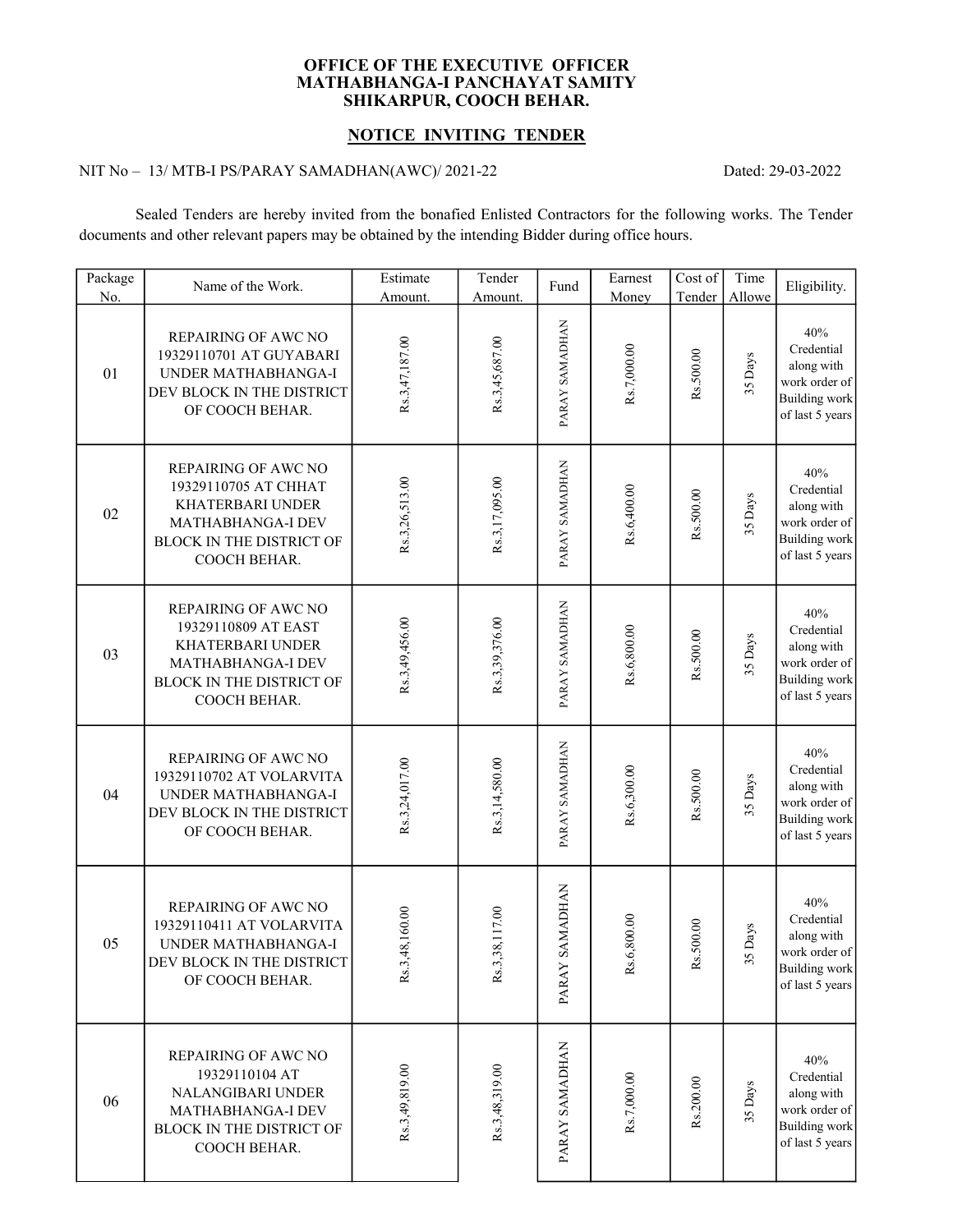| 07 | REPAIRING OF AWC NO<br>19329090608 AT<br><b>BAIRAGIRHAT UNDER</b><br>MATHABHANGA-I DEV<br><b>BLOCK IN THE DISTRICT OF</b><br>COOCH BEHAR.      | Rs.3,35,521.00 | Rs.3,25,843.00 | PARAY SAMADHAN           | Rs.6,600.00 | Rs.500.00 | 35 Days | 40%<br>Credential<br>along with<br>work order of<br><b>Building work</b><br>of last 5 years |  |
|----|------------------------------------------------------------------------------------------------------------------------------------------------|----------------|----------------|--------------------------|-------------|-----------|---------|---------------------------------------------------------------------------------------------|--|
| 08 | REPAIRING OF AWC NO<br>19329090712 AT EAST<br>PAKHIHAGA UNDER<br>MATHABHANGA-I DEV<br><b>BLOCK IN THE DISTRICT OF</b><br>COOCH BEHAR.          | Rs.3,45,084.00 | Rs.3,35,130.00 | <b>SAMADHAN</b><br>PARAY | Rs.6,800.00 | Rs.500.00 | 35 Days | 40%<br>Credential<br>along with<br>work order of<br><b>Building work</b><br>of last 5 years |  |
| 09 | REPAIRING OF AWC NO<br>19329090416 AT PANIGRAM<br>UNDER MATHABHANGA-I<br>DEV BLOCK IN THE DISTRICT<br>OF COOCH BEHAR.                          | Rs.3,37,005.00 | Rs.3,27,284.00 | PARAY SAMADHAN           | Rs.6,600.00 | Rs.500.00 | 35 Days | 40%<br>Credential<br>along with<br>work order of<br><b>Building work</b><br>of last 5 years |  |
| 10 | REPAIRING OF AWC NO<br>19329090121 AT<br>KACHHAKHAWAR DHAM<br>UNDER MATHABHANGA-I<br>DEV BLOCK IN THE DISTRICT<br>OF COOCH BEHAR.              | Rs.3,37,005.00 | Rs.3,27,284.00 | PARAY SAMADHAN           | Rs.6,600.00 | Rs.500.00 | 35 Days | 40%<br>Credential<br>along with<br>work order of<br><b>Building work</b><br>of last 5 years |  |
| 11 | REPAIRING OF AWC NO<br>19329090214 AT KHARIJA<br><b>GOPALPUR UNDER</b><br>MATHABHANGA-I DEV<br><b>BLOCK IN THE DISTRICT OF</b><br>COOCH BEHAR. | Rs.3,37,005.00 | Rs.3,27,284.00 | PARAY SAMADHAN           | Rs.6,600.00 | Rs.500.00 | 35 Days | 40%<br>Credential<br>along with<br>work order of<br><b>Building work</b><br>of last 5 years |  |
| 12 | REPAIRING OF AWC NO<br>19329110317 AT KALIRHAT<br>UNDER MATHABHANGA-I<br>DEV BLOCK IN THE DISTRICT<br>OF COOCH BEHAR.                          | Rs.3,38,502.00 | Rs.3,28,738.00 | PARAY SAMADHAN           | Rs.6,600.00 | Rs.500.00 | 35 Days | 40%<br>Credential<br>along with<br>work order of<br><b>Building work</b><br>of last 5 years |  |

# Details Programming for purchase & Dropping of Tender documents

| Date & Time of Application with necessary document submitted to the Block                              | Upto 05.04.2022 and up to 1.00 |  |  |  |
|--------------------------------------------------------------------------------------------------------|--------------------------------|--|--|--|
| Development officer, Mathabhanga - I BLOCK.                                                            | Pm.                            |  |  |  |
| Date & Time for Issue of Tender document in the office of the undersigned.                             | 06.04.2022 and at 2.00 Pm.     |  |  |  |
| Date & time for Dropping of Tender in Tender box in the Chamber of Block<br>Development Officer MTB-I. | 7.04.2022 and up to 2.00 Pm    |  |  |  |
| Date & time for Opening of Tender in Tender box in the Chamber of Block<br>Development Officer MTB-I.  | 8.04.2022 at 4.00 Pm           |  |  |  |

# TERMS & CONDITIONS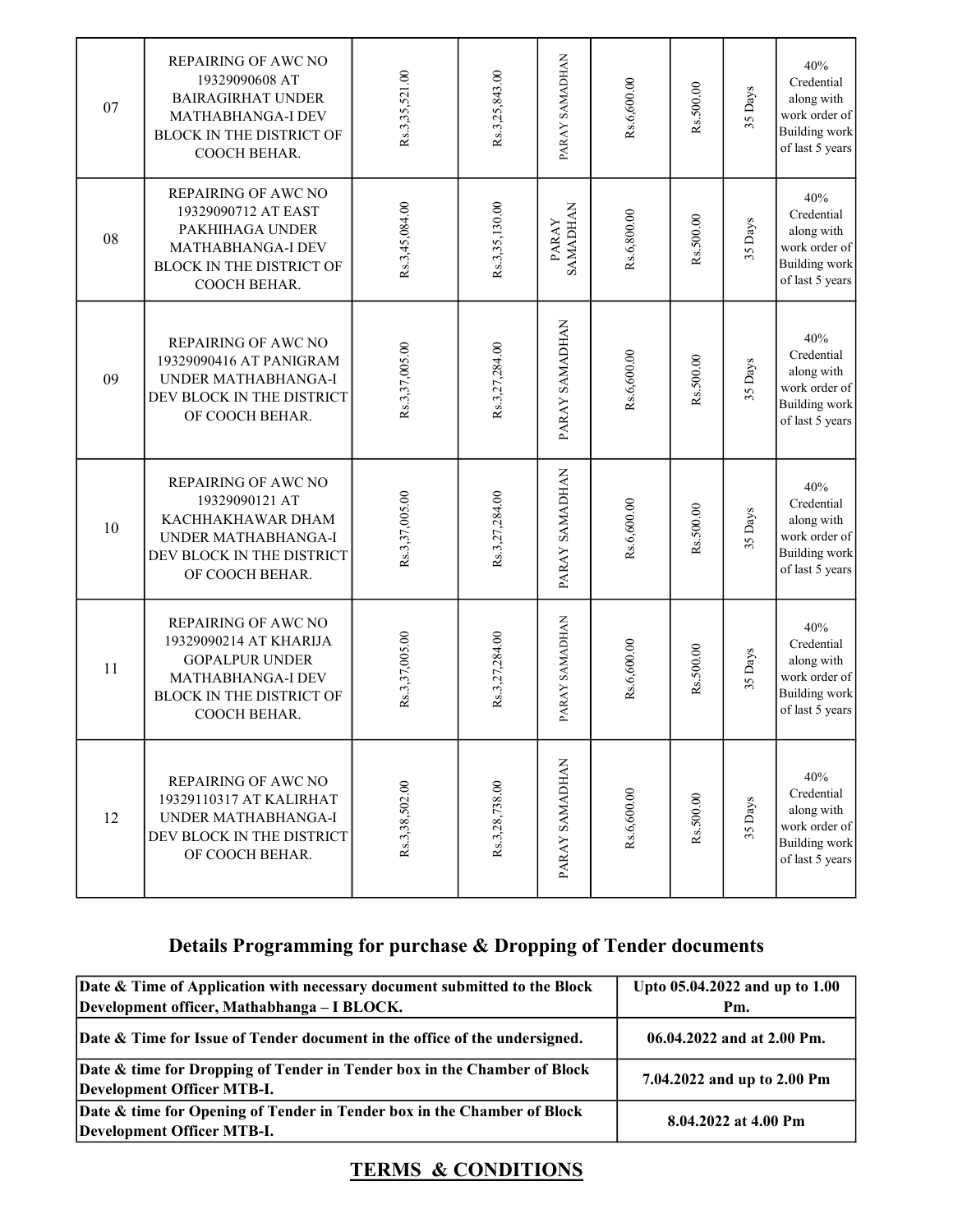1 Intending Tenderer will have to submit an application on self-letter head pad for purchase of Tender document by producing their supporting documents with non-refundable necessary price i.e. cost of Tender form. (as per Serial number wise)

## The tender consisting of the following documents, should be signed in all pages

- i) Photocopies (self attested) of PAN Card.
- ii) Photocopies (self attested) of GST Registration Certificate no.
- iv) Photocopies (self attested) of Trade Licenses.
- v) Up-to-date Income Tax Clearance Certificate.
- vi) Earnest money to be submitted in the shape of Demand Draft only in Favor of Block devlopment officer,MTB-I Block

### No "APPLIED FOR" paper for any certificate will be entertained under any circumstances during scrutiny. It is also noted that in any time and any case of scrutiny, undersigned can demand original document for scrutiny purpose.

2. Tender must be sealed and Tenderer must fulfill the terms and conditions. The name of work and NIT No & Sl. No. with date must super scribed on the body of the Tender cover along with name, address clearly and should be reached to the Office of the undersigned by in Tender Box.

3. Security money equivalent to 10 % will be deducted from source of progressive bill amount along with 2 % of earnest money. The security money will be retained this office for 3 (three) month in case of building work  $\& 6$  (six) months for construction of roads & bridge works and 6 (six) months for construction of bituminous roads work from the date of completion of work.

4. The rate should be quoted in percentage basis i.e. Above  $/$  At per  $/$  Less than the attached price schedule both in figure and word. The rate quoted should be inclusive of all taxes, Carrying, Loading, un-Loading, Royalty, Stacking etc. and carrying up to the pin – pointed site. No over writing and highlighting and any kind of manipulation will be entertained.

5. The undersigned also reserves the right of confiscate Earnest money & Security money, if the work is not completed within the stipulated "completion period" and also reserve the right to CANCELL the work order forth night.

6. Workers welfare Cess i.e. and 1 % of the cost of construction / supply will be deducted from source of Bill of any categories of contractors / suppliers etc.

7. If the Tenderer with drawls' his tender before its acceptance or refusal without giving satisfactory explanation for such withdrawal, he may be disqualified for making any tender to this Department for minimum period of one year as may deem fit by the Mathabhanga – I Block

8. Ambiguous and conditional Tenders are not applicable and will be out rightly rejected.

9. Successful Tenderer must Execute an Agreements on Non-Judicial Stamp paper worth Rs.10 /- (Ten) only within 7 (seven) days after acceptance of tender and must be maintain all the terms & conditions as laid down in the NIT and in the Tender form as well as satisfactory. Cost of Stamp paper will born by him.

10. No materials, Tools & Plants will be supplied by the undersigned.

11. E.I.C has got every right to see the stock & quality of every kind of materials.

12. No materials will be issued from Mathabhanga – I Block, unless specified

13. No Escalation will be entertained by the Mathabhanga – I Block, under any circumstances.

14. Intending Tenderer has the option to submit tender for any Sl. No in that case separate documents along with all relevant papers will have to be submitted the said Sl. No.

15. Part bill cannot be claimed as a matter of right by the agency that will totally depends on the decision of authority.

16. The undersigned reserves the right to accept or Reject any or all Tender without assigning any reason what so ever.